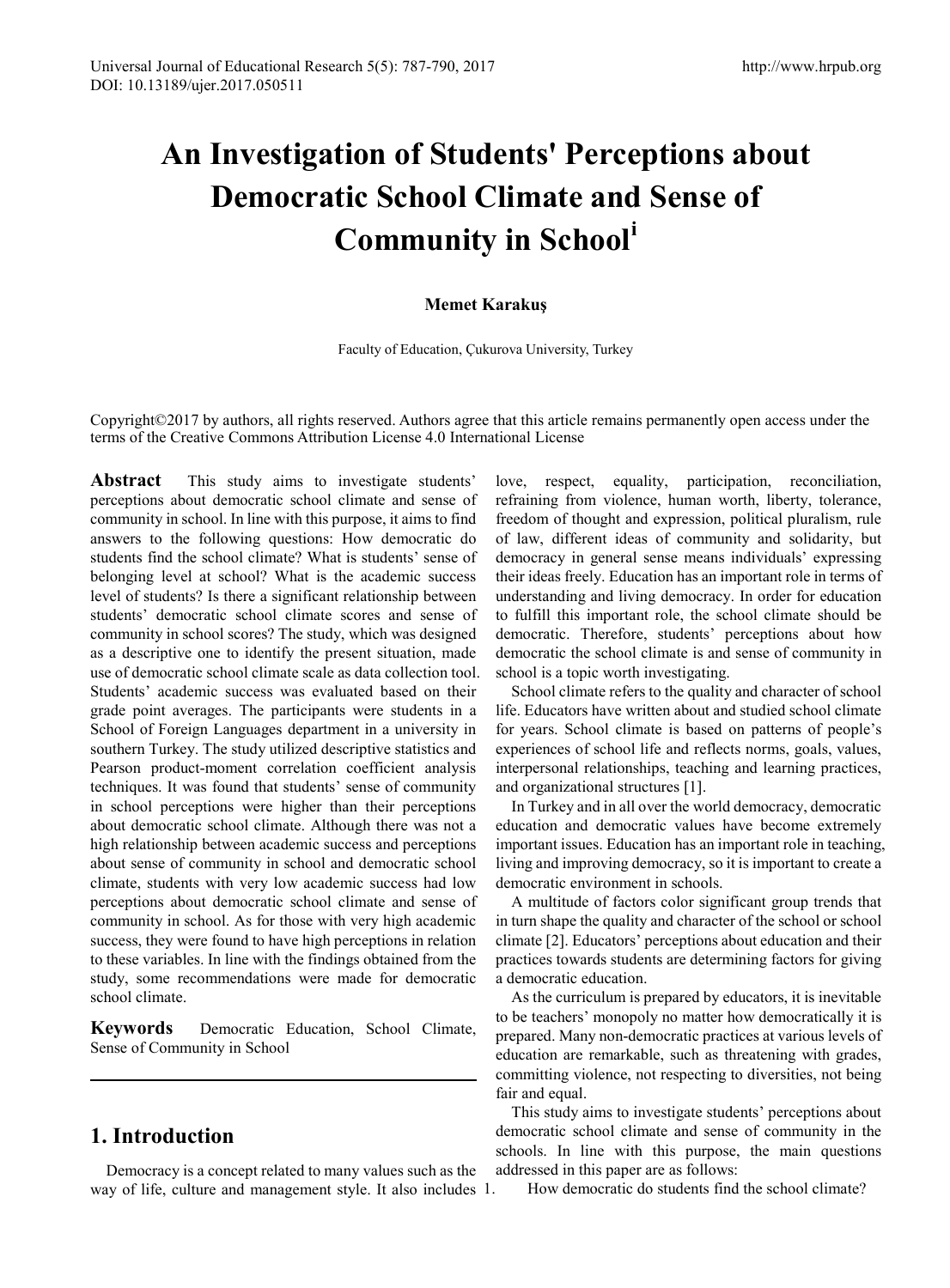- 2. What is the students' sense of community level in the school?
- 3. What is the students' academic success level?
- 4. Is there a significant relationship between students' democratic school climate scores and sense of community in the school scores?

## **2. Method**

The study, which was designed as a descriptive one to identify the present situation, made use of democratic school climate scale as data collection tool. The Democratic School Climate Scale is developed by Flanagan. Eight items focus on the establishment of democratic processes within the school system. Responses were rated on a 5-point scale and reverse-scored such that  $1 =$  strongly disagree and  $5 =$ strongly agree. Alpha reliability for the five-item scale was .75 and all the items loaded on one factor in a principal components analysis. Items were averaged for the measure of individual perception of democratic school climate. Besides this, students' sense of community level in the school and how democratic they find the school climate were assessed by their own opinions. They were given a point between 1 to 5 for their sense of community in the school. Students' academic success was evaluated based on their grade point averages. The study utilized descriptive statistics and Pearson product-moment correlation coefficient analysis techniques. The participants were 114 third-grade students in a School of Foreign Languages department in a university in southern Turkey.

## **3. Findings**

Findings obtained from the study are given below respectively in parallel with the questions being asked in the survey.

#### **3.1. Students' Perceptions about Democratic School Climate**

Below is the list of items and the mean scores of students' perception.

As seen in the Table 1, except for the first item, all the other items' averages are 3 and above 3. This situation can be interpreted as students do not have too much say in how the school is run. Seven items on the scale are related with teachers and 1 is about students. The only item about students has the lowest average and this is noteworthy.

**Table1.** Students' perceptions about democratic school climate

| Item                                                                    | Mean score |
|-------------------------------------------------------------------------|------------|
| 1. Students have a say in how the school is run.                        | 2.11       |
| 2. Teachers listen to students' ideas.                                  | 3.19       |
| 3. Teachers expect students to respect one another.                     | 4.09       |
| 4. Teachers give all students a fair chance.                            | 3.22       |
| 5. Teachers treat students as individuals, not as<br>members of groups. | 3.29       |
| 6. Teachers won't let students make fun of other<br>students.           | 3.57       |
| 7. Teachers expect students to listen to each other's<br>opinions.      | 3.88       |
| 8. Teachers put a stop to students threatening other<br>students.       | 3.54       |

### **3.2. Students' Perceptions about Sense of Community Level in the School**

The table, which is below, shows students' perceptions about sense of community level in the school with their frequency and percent.

| Level     | Frequency | Percent |
|-----------|-----------|---------|
| Very high | 14        | 12      |
| High      | 32        | 28      |
| Medium    | 32        | 28      |
| Low       | 20        | 18      |
| Very low  | 16        | 14      |
| Total     | 114       | 100     |

**Table 2.** Students' sense of community level in the school

According to the Table 2, there are 36 (32%) students with low and very low, and also there are 46(40%) students with high and very high level sense of community in the school. 32(28%) students have medium sense of community level. Even though the percentage of the students who have high sense of community level is more, it is remarkable that 32% of the students have low sense of community.

In order to have more information, students are asked to write a slogan and draw a picture to express their feelings. The findings in this regard are given below:

#### **3.3. Slogans and Pictures Expressing Students' Feelings about the School**

In this survey, students are asked to express their feelings about their school with a slogan and picture. Some of the slogans in this respect are given as follows:

|                                               | Schools kill creativity                                                |
|-----------------------------------------------|------------------------------------------------------------------------|
| A garden that combines different cultures.    | A place in which unnecessary things which will never work in real life |
| I love my school                              | are taught.                                                            |
| Long live our school!                         | Frustration                                                            |
| Come, sharpen your brain and go               | Studying is pretty well but not schools.                               |
| Hand in hand for a more efficient grade point | 10. Many green areas but no peace                                      |
| average.                                      | 11. I wish it would end and we could go.                               |
|                                               | 12. Damn walking egos!                                                 |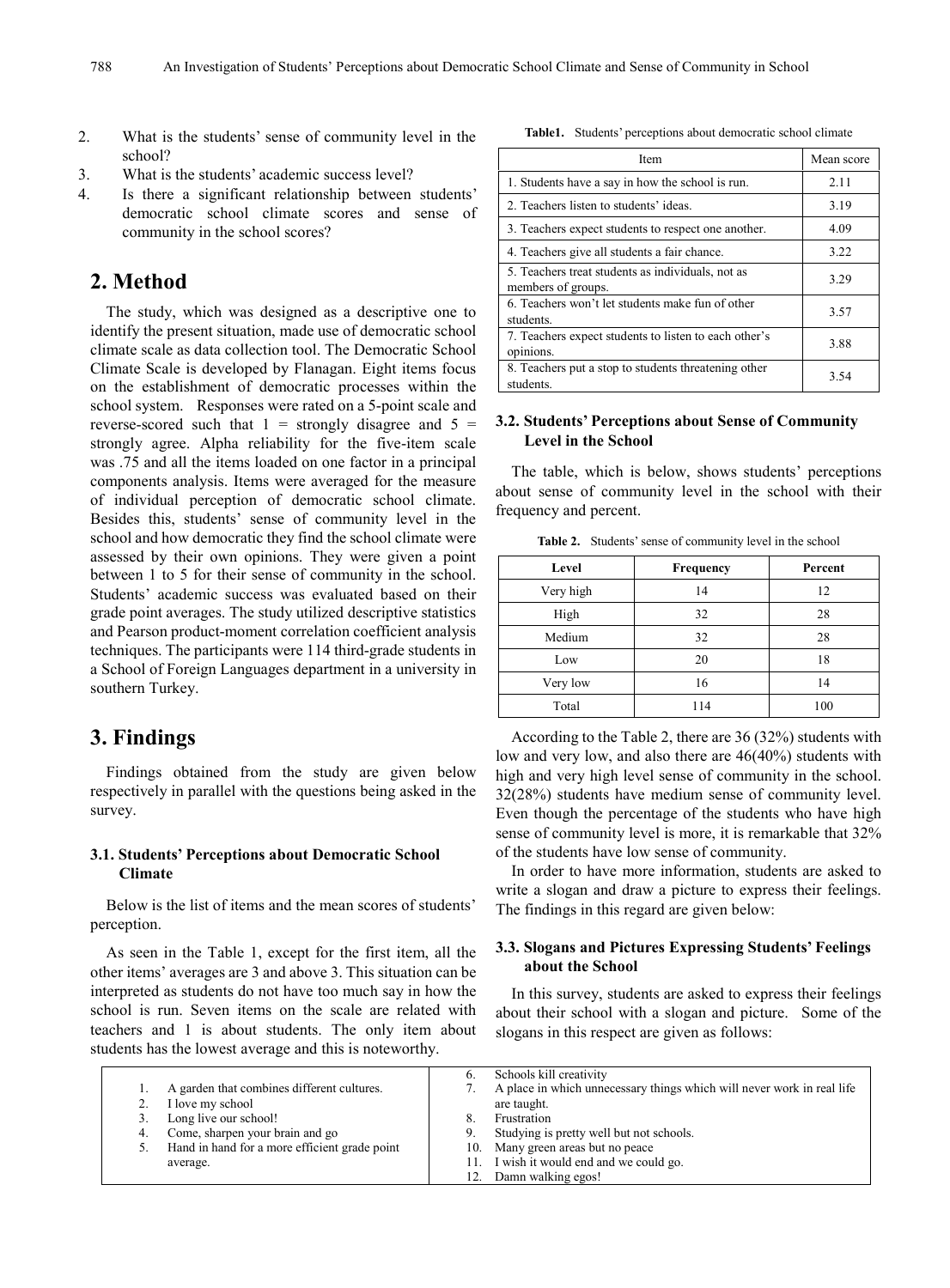When the slogans of the students are examined, it is seen that there are slogans expressing both positive and negative feelings of students about their school. However, it is remarkable that there are many slogans expressing negative feelings. On the slogans 1, 2 and 3, it is seen that the students emphasize their love towards the school and the unifying dimension of the school. On the slogan 4, even though it emphasizes the school's role of development of intelligence at first sight, it may attempt to explain indirectly that the school is an information- uploading system. On the 5th one, it can be said that the students are trying to explain their grade anxiety in a humorous way. The 6th slogan and the following slogans seem quite pessimistic and negative. On the 6th, 7th and 8th slogans, students may try to express that school kills creativity and it is an institution where things that would not work in real life are taught, and they also may try to express their frustration on this point. On the 9th, there is a negative reaction not to study but to schools is observed. Although natural beauty of the school is emphasized, there is also the emphasis of uneasiness on the 10th slogan. On the 11th, there is boredom towards the school and a desire to finish it as soon as possible. On the last one, it can be said that the students are emphasizing the difficulty in communicating with the instructors.

Some of the pictures that express the students' feelings about the school are given below:



Figure 1. Pictures of the students' perception of the school environment

When the pictures of the students' perception of the school environment are examined, it can be said that there is negative feelings about the school in general. Music, entertainment and happiness are observed in picture A. This case can be interpreted as the student feels happy at school. On the Picture B, a person standing on the edge of the cliff and thinking about the future is seen, so it can be said that there is an emphasis on uncertainty of the future. In the Picture C, a crushed student under the books is given. Here, the difficulty of the lessons may be emphasized. In the picture D, a student is depicted behind iron bars. In this picture, the boringness and monotony of the school may have been tried to be depicted. In the Picture E, a student who is unhappy and walking with a mask is seen. The student may try to depict that she cannot be herself and she is upset because of this.

# **4. Students' Academic Success Level**

The frequency and percent of students' academic success levels are given below:

|  |  |  |  | <b>Table 3.</b> The frequency and percent of students' academic success level |  |
|--|--|--|--|-------------------------------------------------------------------------------|--|
|--|--|--|--|-------------------------------------------------------------------------------|--|

| Range       | Level     | Frequency | Percent |
|-------------|-----------|-----------|---------|
| $3.5 - 4$   | Very high | 20        | 20      |
| $2.9 - 3.4$ | High      | 41        | 40      |
| $2.3 - 2.8$ | Medium    | 28        | 27      |
| $1.7 - 2.2$ | Low       | 10        | 10      |
| $1.1 - 1.6$ | Very low  | 3         | 3       |
| Total       |           | 102       | 100     |

As shown in the Table 3, there are 13 (13%) students with low and very low, and also there are 61 (61%) students with high and very high academic success level. According to findings it can be said that students' academic success level is high in general.

### **Relationship between Students' Democratic School Climate Scores and Sense of Community in the School Scores**

Information about whether there is a relationship between students' democratic school climate (DSC) scores and sense of community in the school (SOCIS) scores or not, is given in the following table.

|  | <b>Table 4.</b> Relationship between DSC and SOCIS scores |  |  |  |
|--|-----------------------------------------------------------|--|--|--|
|--|-----------------------------------------------------------|--|--|--|

| <b>Variables</b> |                     | <b>DSC</b> | <b>SOCIS</b>    |
|------------------|---------------------|------------|-----------------|
| <b>DSC</b>       | Pearson Correlation |            | $.30**$<br>.001 |
|                  | Sig. (2-tailed)     |            |                 |
|                  | N                   |            | 114             |
|                  | Pearson Correlation | $.30**$    |                 |
| <b>SOCIS</b>     | Sig. (2-tailed)     | .001       |                 |
|                  | N                   | 114        |                 |

\*\*Correlation is significant at the 0.01 level (2-tailed).